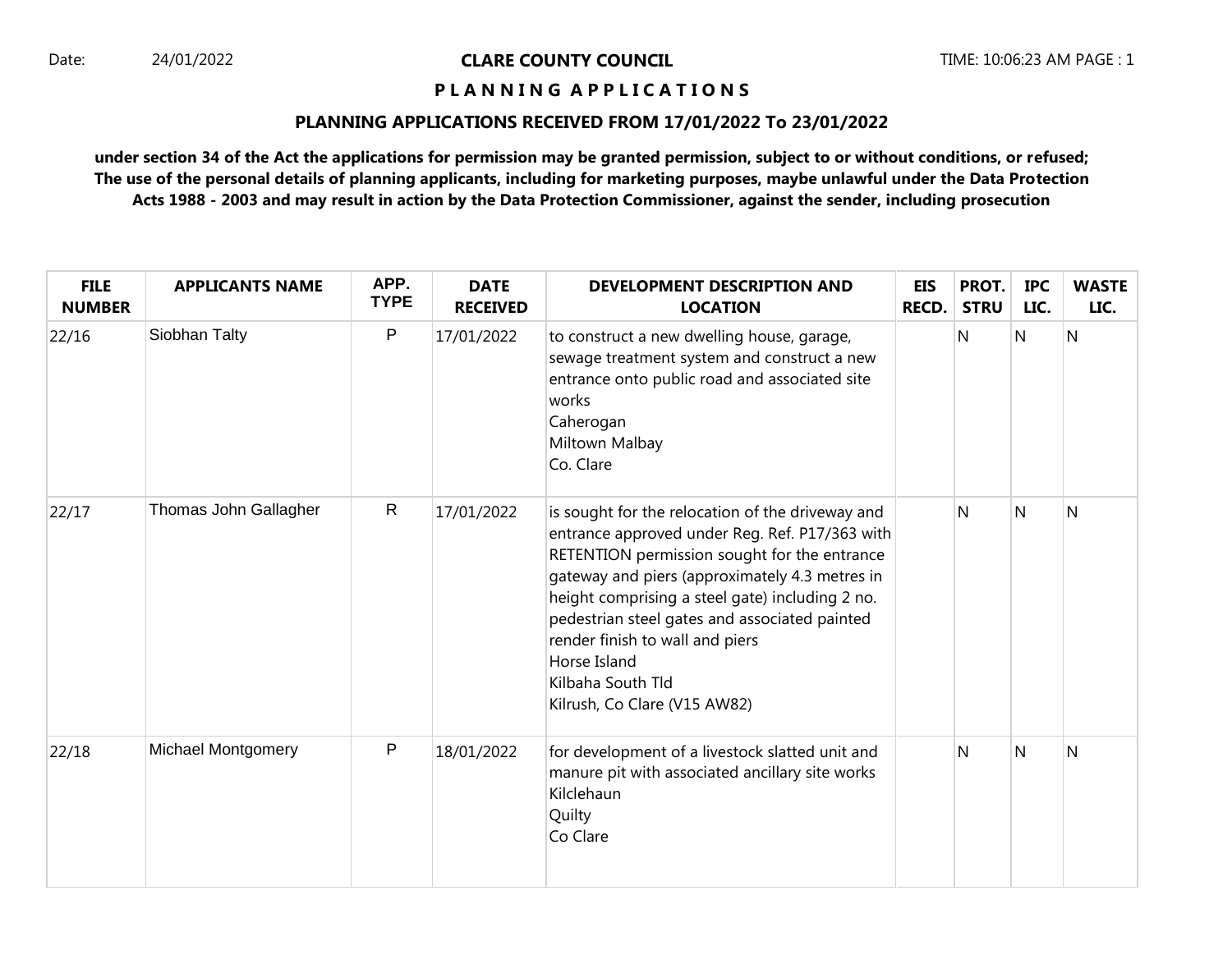# **P L A N N I N G A P P L I C A T I O N S**

#### **PLANNING APPLICATIONS RECEIVED FROM 17/01/2022 To 23/01/2022**

| 22/19 | <b>Mark McGuire</b>  | E            | 18/01/2022 | to Extend the Appropriate of Period of Planning<br>Ref P16/919 for development of a dwelling<br>house, proprietary wastewater treatment plant<br>with percolation area, a private garage, entrance<br>and associated siteworks<br>Knock,<br>Inch,<br>Co Clare         | N | $\mathsf{N}$ | $\mathsf{N}$ |
|-------|----------------------|--------------|------------|-----------------------------------------------------------------------------------------------------------------------------------------------------------------------------------------------------------------------------------------------------------------------|---|--------------|--------------|
| 22/20 | <b>Martin Keane</b>  | $\mathsf{R}$ | 18/01/2022 | to RETAIN a concrete slab to the rear of an<br>existing detached garage, and for PERMISSION<br>to construct a steel shed on the concrete slab<br>and attached to the rear of the detached<br>garage, all with associated site works<br>Mahonburgh<br>Inch<br>Co Clare | N | N            | N            |
| 22/21 | <b>Michael Keane</b> | $\mathsf{R}$ | 18/01/2022 | for the construction of a single storey extension<br>to the rear of the dwelling, with all associated<br>site works<br>Rinerrinagh<br>Fountain<br>Ennis, Co Clare                                                                                                     | N | N            | N            |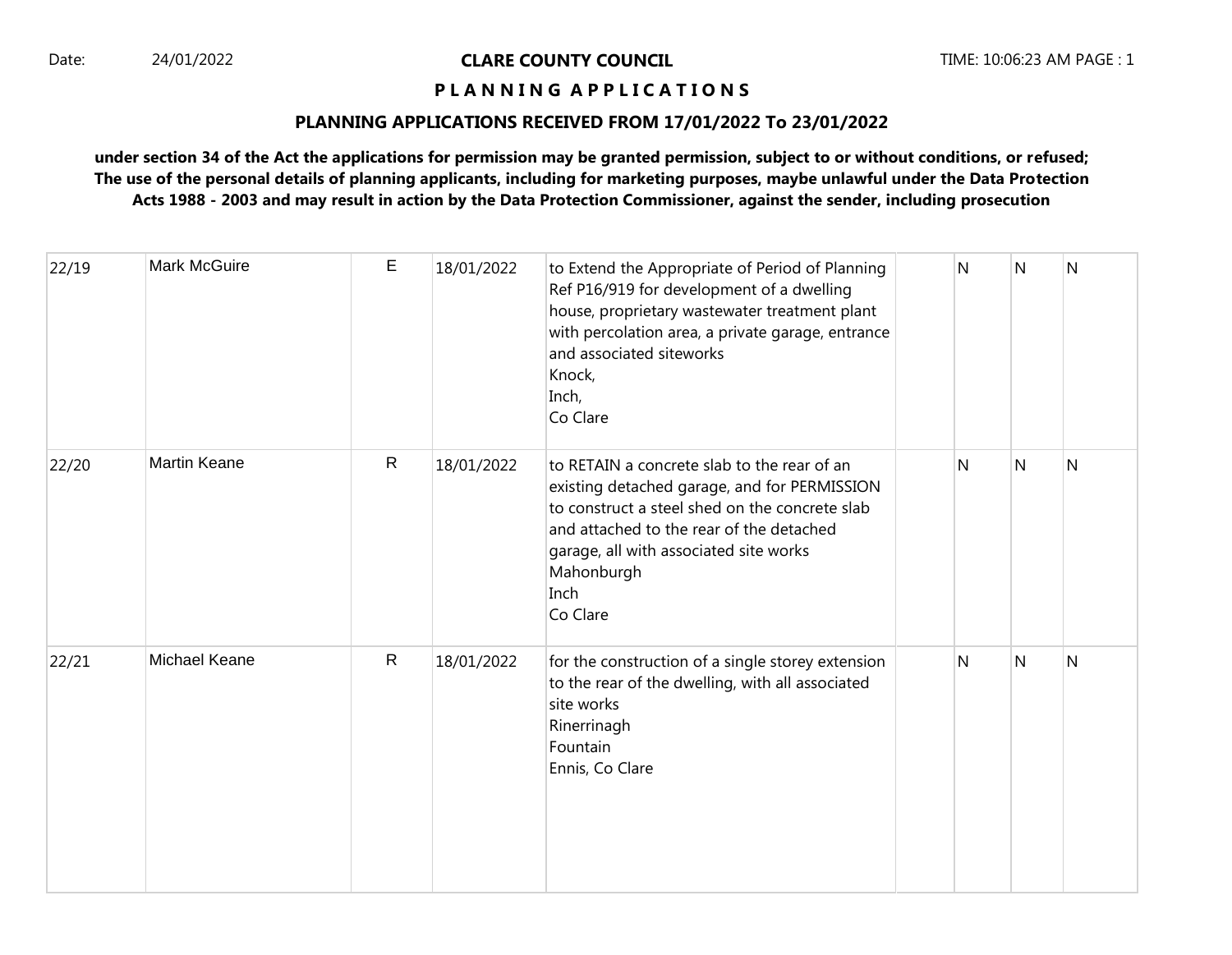# **P L A N N I N G A P P L I C A T I O N S**

#### **PLANNING APPLICATIONS RECEIVED FROM 17/01/2022 To 23/01/2022**

| 22/22 | Amy & Brendan Collins    | P            | 18/01/2022 | to construct a dwelling house, garage, entrance,<br>driveway, and wastewater treatment system with<br>all associated site works<br>Coad<br>Kilnaboy<br>Co Clare                                                | N | N | ${\sf N}$      |
|-------|--------------------------|--------------|------------|----------------------------------------------------------------------------------------------------------------------------------------------------------------------------------------------------------------|---|---|----------------|
| 22/23 | Tara Roche               | P            | 20/01/2022 | for the construction of a dwelling house, bored<br>well, waste water treatment system, percolation<br>area, entrance and all associated site works<br>Ballynahinch<br>Bodyke<br>Co Clare                       | Ν | N | $\overline{N}$ |
| 22/24 | Laura & Mark Hempenstall | $\mathsf{P}$ | 18/01/2022 | to demolish existing single storey rear extension<br>and to construct a new single storey rear<br>extension, waste water treatment system and all<br>associated site works<br>Wood Road<br>Cratloe<br>Co Clare | Ν | N | $\overline{N}$ |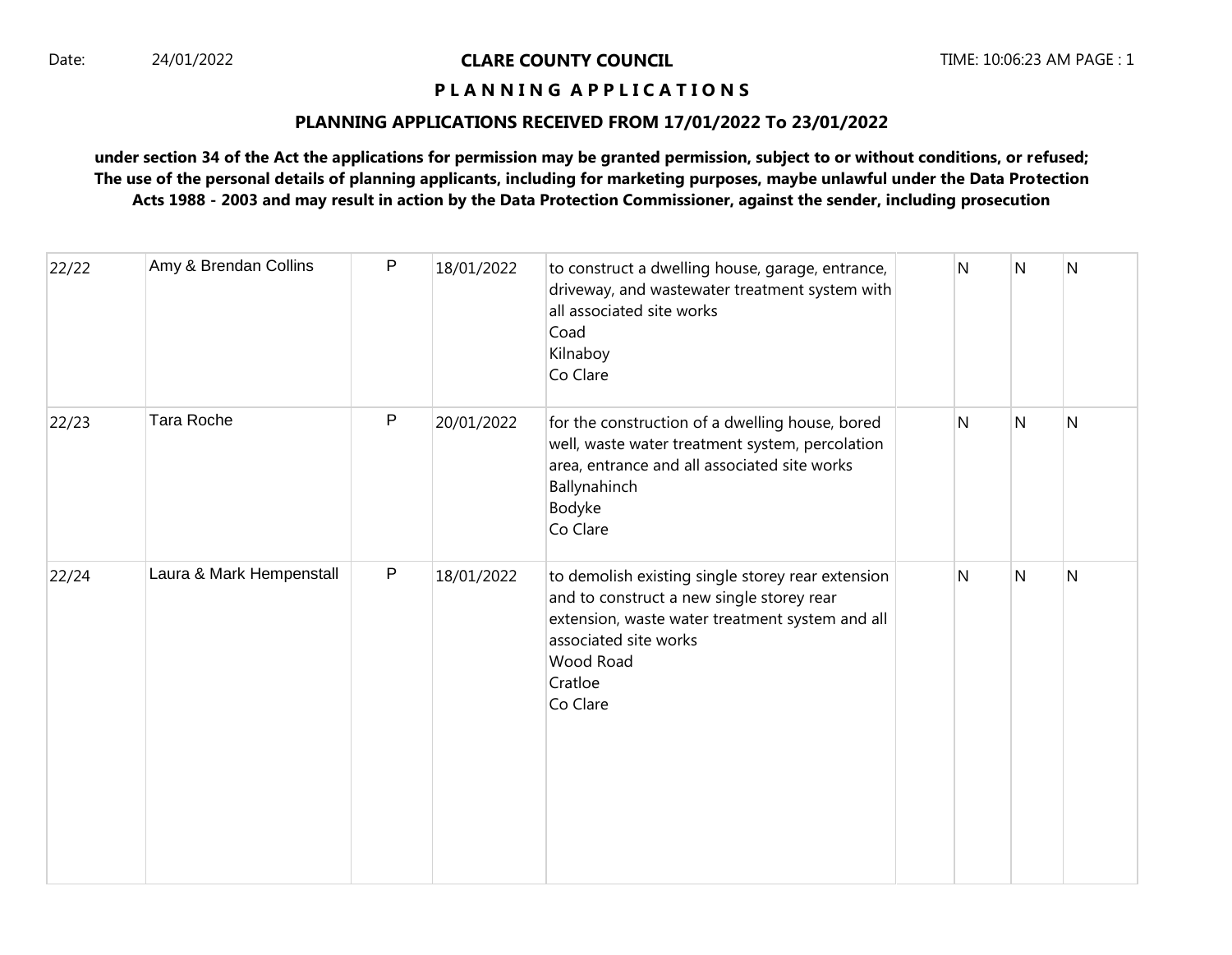# **P L A N N I N G A P P L I C A T I O N S**

#### **PLANNING APPLICATIONS RECEIVED FROM 17/01/2022 To 23/01/2022**

| 22/25 | Paddy Burke & Jim<br>Shannon | ${\sf P}$    | 19/01/2022 | the development will consist of a part one and<br>part two storey extension to the existing hotel<br>to include 27 bedrooms, a new hotel entrance<br>and reception area, ancillary spaces including<br>wellness suite (46sqm) and storage rooms. The<br>total proposed Gross Internal Area (GIA) of the<br>extension is 1688 sqm (Ground Floor: 1065 sqm<br>& amp; First Floor: 623sqm). The development<br>will include all associated site works including<br>hard and soft landscaping, connection to<br>existing waste treatment plant, a new vehicular<br>set-down area, alterations to the internal road<br>layout, additional bicycle parking and 28 new<br>car parking spaces.<br><b>Hotel Doolin</b><br>Fitz Cross,<br>Doolin, Co Clare V95 DE2X | N | N | N |
|-------|------------------------------|--------------|------------|-----------------------------------------------------------------------------------------------------------------------------------------------------------------------------------------------------------------------------------------------------------------------------------------------------------------------------------------------------------------------------------------------------------------------------------------------------------------------------------------------------------------------------------------------------------------------------------------------------------------------------------------------------------------------------------------------------------------------------------------------------------|---|---|---|
| 22/26 | <b>Cathal Nash</b>           | $\mathsf{P}$ | 19/01/2022 | to construct milking parlour, collecting<br>yard/drafting yard, office, External milk silo,<br>water tank, Meal Bin, storage, flow channels,<br>slatted tank, hardcore areas and all associated<br>site works<br>Tobernagat<br>Scariff<br>Co Clare                                                                                                                                                                                                                                                                                                                                                                                                                                                                                                        | N | N | N |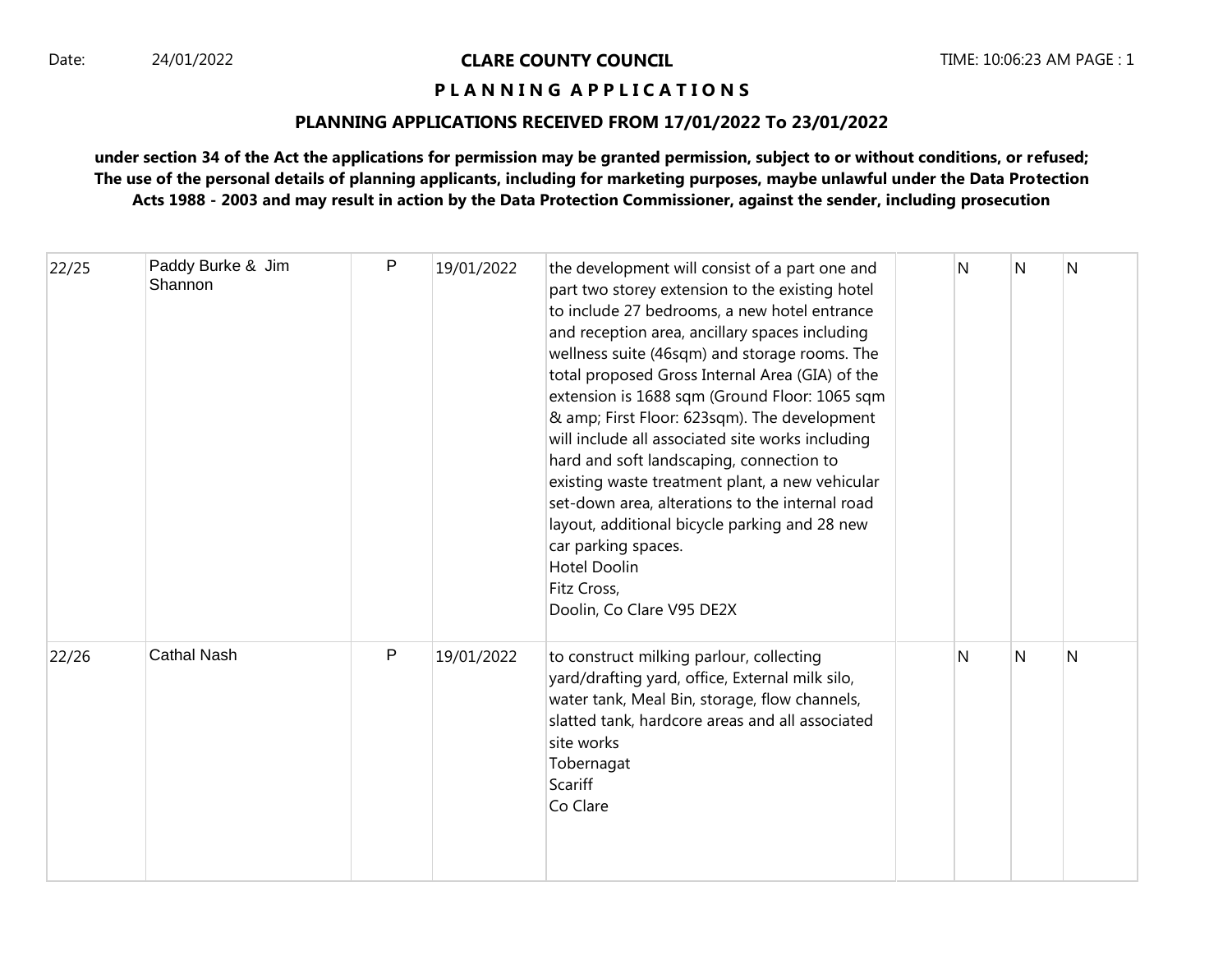# **P L A N N I N G A P P L I C A T I O N S**

#### **PLANNING APPLICATIONS RECEIVED FROM 17/01/2022 To 23/01/2022**

| 22/27 | Tim O'Dea                       | P | 19/01/2022 | to convert existing bungalow to a dormer style<br>house by raising the pitch of the roof and<br>changing front façade of the house to show a<br>gable to the front elevation<br>Clonfadda<br>Killaloe<br>Co Clare | N | N | Ν |
|-------|---------------------------------|---|------------|-------------------------------------------------------------------------------------------------------------------------------------------------------------------------------------------------------------------|---|---|---|
| 22/28 | Antoinette Barry                | P | 19/01/2022 | for the construction of a single storey detached<br>house, a waste water treatment and disposal<br>system, a bored well, a new site entrance and all<br>associated works<br>Coolnalira<br>Arnacrusha<br>Co Clare  | N | N | N |
| 22/29 | Joseph Laffan                   | P | 19/01/2022 | to construct dwelling house, garage, waste<br>water treatment system, percolation area,<br>entrance and all associated site works<br>Lisduff<br>Clonlara<br>Co Clare                                              | N | N | N |
| 22/30 | Frank Birney & Vivian<br>Coogan | P | 19/01/2022 | to alter and extend existing dwelling house and<br>construct a new shed along with associated site<br>works<br>Carrownagry North<br>Mullagh<br>Co Clare                                                           | N | N | Ν |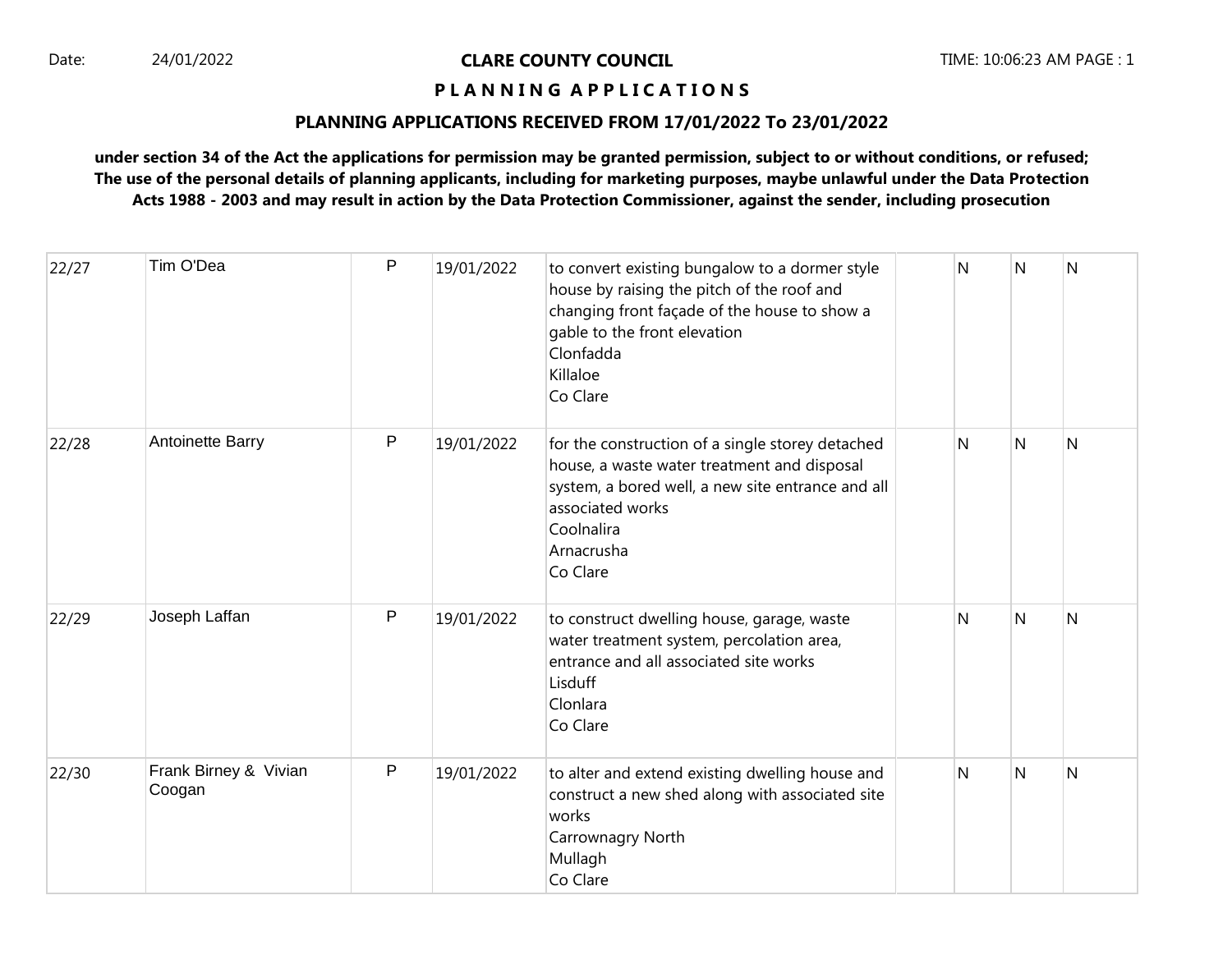# **P L A N N I N G A P P L I C A T I O N S**

#### **PLANNING APPLICATIONS RECEIVED FROM 17/01/2022 To 23/01/2022**

| 22/31 | Carey Moulder  | E            | 20/01/2022 | to Extend the Appropriate Period of Planning<br>Permission for P17-26 to erect dwelling, foul<br>sewer treatment plant, percolation area and new<br>site entrance<br><b>Breaffy South</b><br>Miltown Malbay<br>Co Clare | $\overline{\mathsf{N}}$ | $\overline{\mathsf{N}}$ | ${\sf N}$ |
|-------|----------------|--------------|------------|-------------------------------------------------------------------------------------------------------------------------------------------------------------------------------------------------------------------------|-------------------------|-------------------------|-----------|
| 22/32 | Mairead Boland | $\mathsf{R}$ | 20/01/2022 | for construction of shed within the curtilage of<br>the existing site of the dwelling house along<br>with all associated ancillary works<br>Dough<br>Kilkee<br>Co Clare                                                 | N                       | N                       | N         |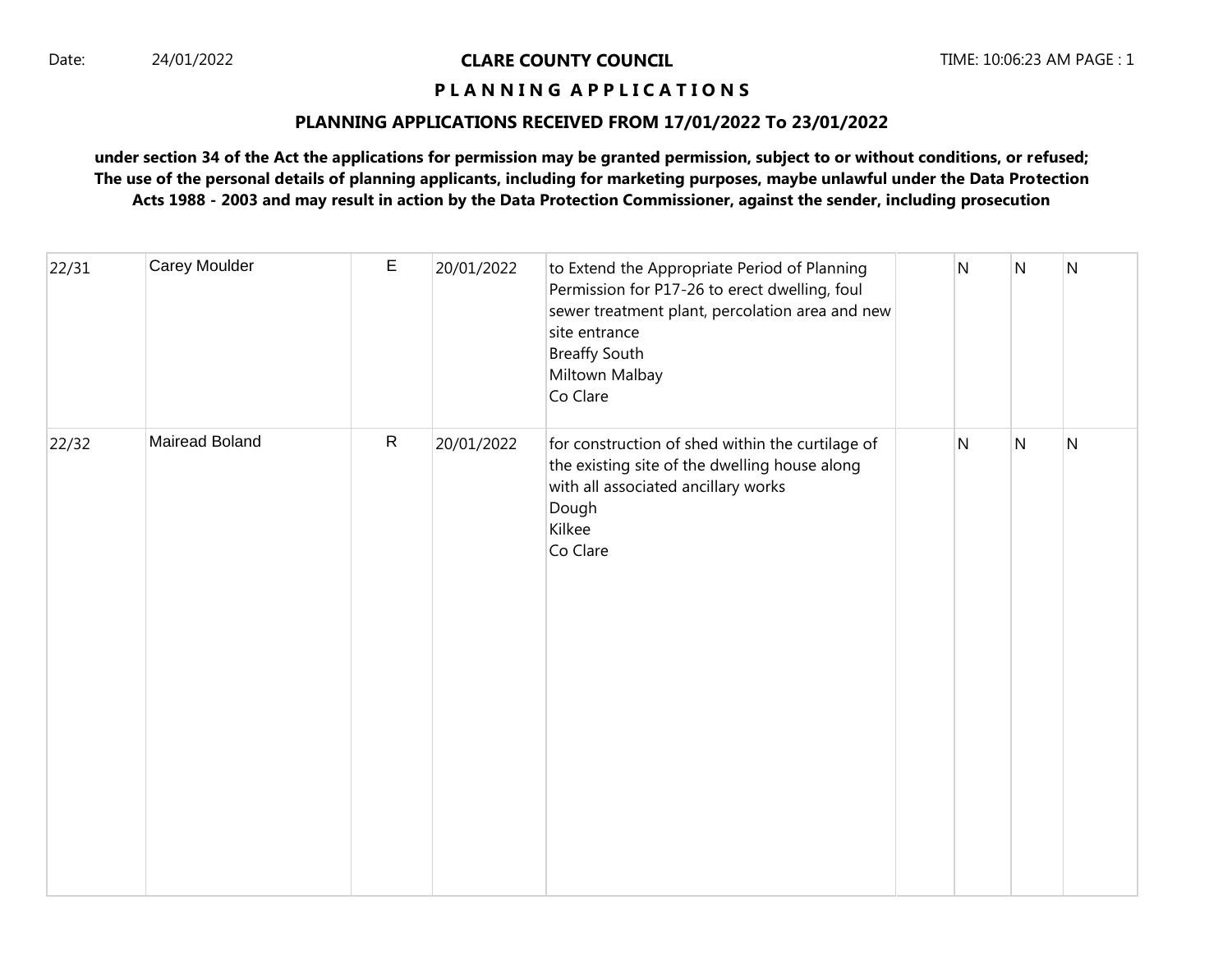# **P L A N N I N G A P P L I C A T I O N S**

#### **PLANNING APPLICATIONS RECEIVED FROM 17/01/2022 To 23/01/2022**

| 22/33 | <b>Lidl Ireland GmbH</b> | P | 20/01/2022 | for development on lands at the junction of<br>Clare Road (R458) and Toberteascain Road, | Y | N | N | N |
|-------|--------------------------|---|------------|------------------------------------------------------------------------------------------|---|---|---|---|
|       |                          |   |            |                                                                                          |   |   |   |   |
|       |                          |   |            | Ennis, Co Clare. The proposed development                                                |   |   |   |   |
|       |                          |   |            | consists of 1) Building A: The provision of a                                            |   |   |   |   |
|       |                          |   |            | 2,214 sq m single storey discount foodstore                                              |   |   |   |   |
|       |                          |   |            | including off licence use as well as roof                                                |   |   |   |   |
|       |                          |   |            | mounted plant and solar panels. (Net retail area:                                        |   |   |   |   |
|       |                          |   |            | 1,200 sq.m) 2) Building B: 3 no. storey building                                         |   |   |   |   |
|       |                          |   |            | comprising 2 no. retail units at ground floor                                            |   |   |   |   |
|       |                          |   |            | (Retail Unit 1 - 167.5 sq.m, Retail Unit 2 - 246                                         |   |   |   |   |
|       |                          |   |            | sq.m), plant and boiler rooms, residents and                                             |   |   |   |   |
|       |                          |   |            | retail bin store, and apartment entrance lobby.                                          |   |   |   |   |
|       |                          |   |            | 14 no. apartments over first and second floor                                            |   |   |   |   |
|       |                          |   |            | comprising 6 no. 1 bed apartments 6 no 2 bed                                             |   |   |   |   |
|       |                          |   |            | apartments and 2 no. 3 bed apartments. 3)                                                |   |   |   |   |
|       |                          |   |            | Building C: 3 no. storey building comprising                                             |   |   |   |   |
|       |                          |   |            | 168.9 sq.m cafe and external seating area                                                |   |   |   |   |
|       |                          |   |            | (including associated changing, WC and office),                                          |   |   |   |   |
|       |                          |   |            | plant room, 65.5sq.m residents communal area                                             |   |   |   |   |
|       |                          |   |            | at ground floor as well as residents entrance                                            |   |   |   |   |
|       |                          |   |            | lobby. 6 no. apartments over first and second                                            |   |   |   |   |
|       |                          |   |            | floor comprising 2 no. 1 bed apartments and 4                                            |   |   |   |   |
|       |                          |   |            | no. 2 bed apartments. 4) Provision of signage                                            |   |   |   |   |
|       |                          |   |            | for Buildings A, B & C (91.65sq.m. 5) Provision of                                       |   |   |   |   |
|       |                          |   |            | public realm area, pedestrian and vehicular                                              |   |   |   |   |
|       |                          |   |            | access, residents' communal open space,                                                  |   |   |   |   |
|       |                          |   |            | landscaping and boundary treatments, street                                              |   |   |   |   |
|       |                          |   |            | furniture, ESB substation (24 sq.m playground,                                           |   |   |   |   |
|       |                          |   |            | 142 no car parking space including 6 no.                                                 |   |   |   |   |
|       |                          |   |            | disabled bays and 6 no. family bays 89 no. cycle                                         |   |   |   |   |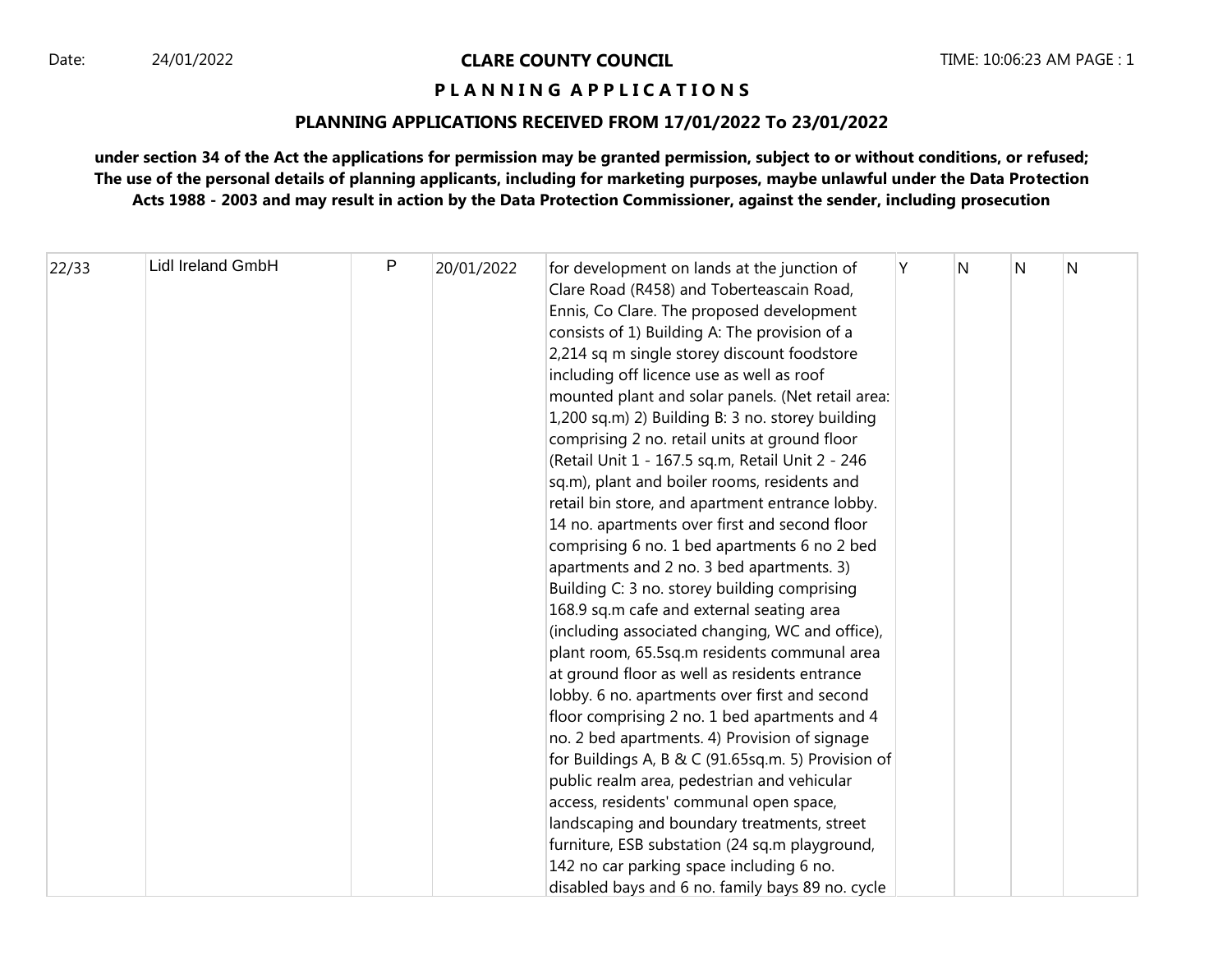### **P L A N N I N G A P P L I C A T I O N S**

#### **PLANNING APPLICATIONS RECEIVED FROM 17/01/2022 To 23/01/2022**

|       |                                    |   |            | spaces, bin stores and all other site<br>development works and services ancillary to the<br>proposed development. 6) Demolition of<br>existing structures on site including three<br>residential units, office block and ancillary<br>buildings (Gross Floor Area of demolition:<br>1,817sq.m) A Natura Impact Statement will be<br>submitted to the planning authority with the<br>application<br>Junction of the Clare Road (R458) and<br><b>Toberteascain Road</b><br>Ennis<br>Co Clare |   |   |   |
|-------|------------------------------------|---|------------|--------------------------------------------------------------------------------------------------------------------------------------------------------------------------------------------------------------------------------------------------------------------------------------------------------------------------------------------------------------------------------------------------------------------------------------------------------------------------------------------|---|---|---|
| 22/34 | Colin & Serena<br>O'Donoghue       | P | 21/01/2022 | for the construction of a two storey type<br>dwelling, domestic garage, effluent treatment<br>system and associated site works<br>Nutfield<br><b>Bunratty Upper</b><br>Ruan<br>Co. Clare                                                                                                                                                                                                                                                                                                   | N | N | N |
| 22/35 | Michelle McDonagh &<br>Darren Ryan | P | 21/01/2022 | for development which will consist of a dwelling<br>house with proprietary wastewater treatment<br>system and polishing filter together with<br>ancillary site works<br>Carnaun<br>Doolin<br>Co. Clare                                                                                                                                                                                                                                                                                     | N | N | N |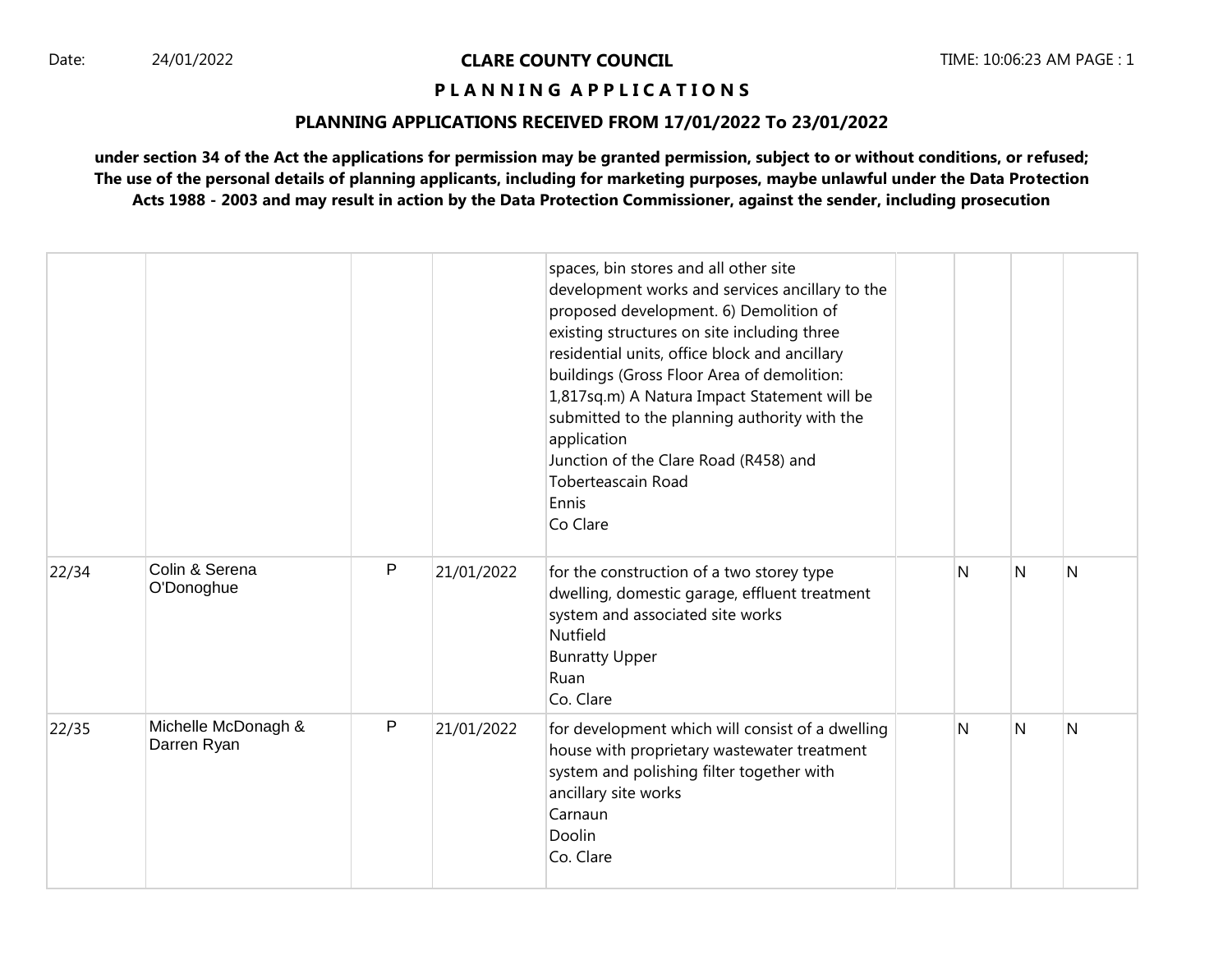# **P L A N N I N G A P P L I C A T I O N S**

#### **PLANNING APPLICATIONS RECEIVED FROM 17/01/2022 To 23/01/2022**

| 22/36 | <b>Corporate Catering</b><br>Services Ltd.            | E            | 21/01/2022 | to Extend the Appropriate Period of Planning<br>Permission P16-892 for a development which<br>will consist of a material change of use in part of<br>Unit No. 3 Westgate Business Park, from that of<br>higher order comparison goods retail<br>warehouse and offices (Ref. Planning<br>Application 03-19) to that of a commercial<br>kitchen unit. The overall unit area is (490.80<br>meter square) of which (364.00 meter square)<br>will remain unchanged, with the proposed<br>commercial kitchen area of (126.80 meter<br>square) together with associated site works<br>Unit No. 3 Westgate Business Park<br>Kilrush Road<br>Ennis<br>Co. Clare | N | N | N |
|-------|-------------------------------------------------------|--------------|------------|--------------------------------------------------------------------------------------------------------------------------------------------------------------------------------------------------------------------------------------------------------------------------------------------------------------------------------------------------------------------------------------------------------------------------------------------------------------------------------------------------------------------------------------------------------------------------------------------------------------------------------------------------------|---|---|---|
| 22/37 | The Board of Management<br>St. Aidans National School | $\mathsf{R}$ | 21/01/2022 | for existing Portacabin, which is being used as a<br>Classroom including ancillary site works<br>Smithstown<br>Shannon<br>Co. Clare<br>V14 AW77                                                                                                                                                                                                                                                                                                                                                                                                                                                                                                        | N | N | N |
| 22/38 | Damian Corry and Teresa<br>Roseingrave                | P            | 21/01/2022 | to construct a dwelling house, with a waste<br>water treatment system and percolation area<br>Rathvergin<br>Carrowkeel More<br>Ruan<br>Co. Clare                                                                                                                                                                                                                                                                                                                                                                                                                                                                                                       | N | N | N |